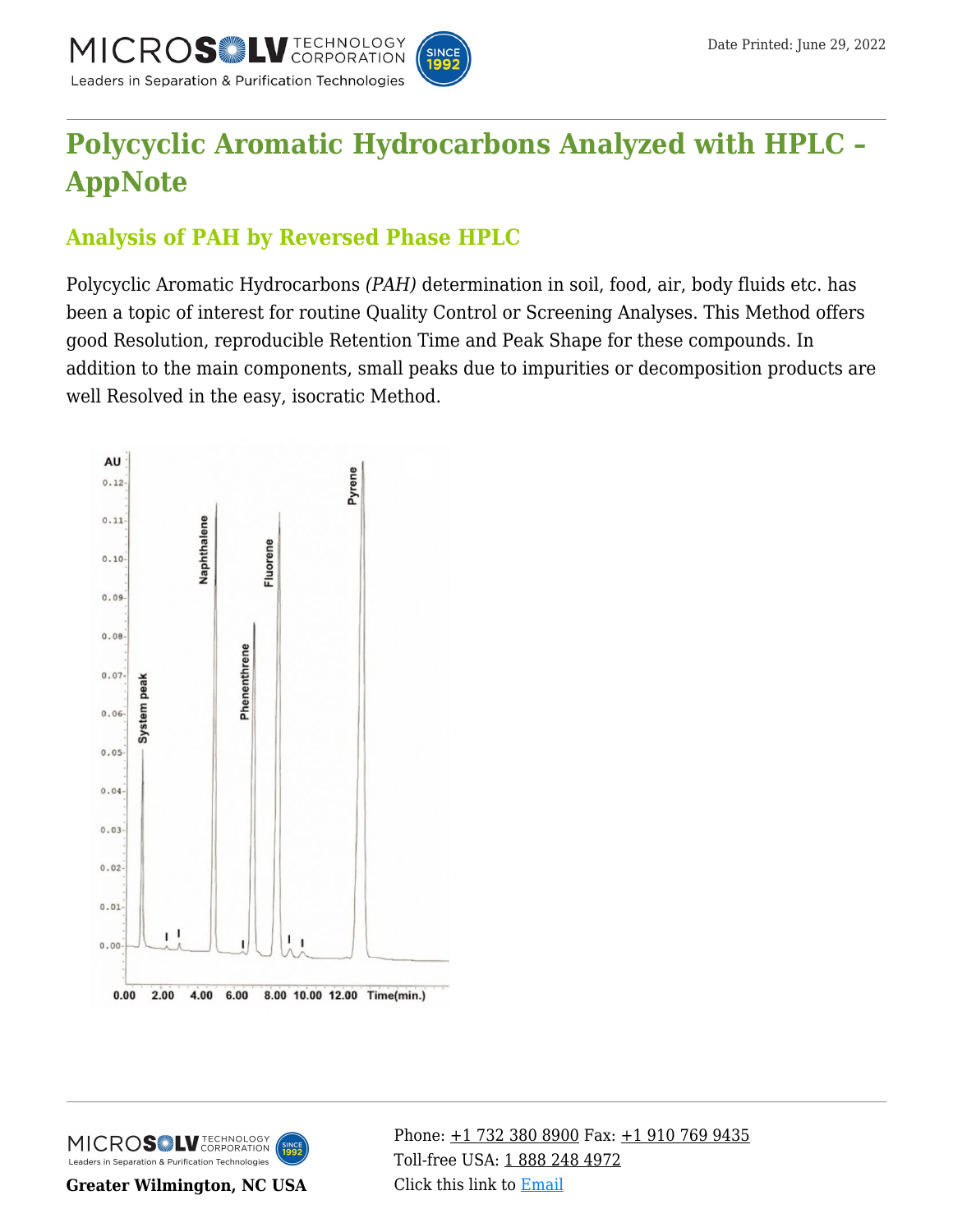





#### **Peaks:**

- 1. Naphthalene
- 2. Phenanthrene
- 3. Guaifenesin
	- 4. Pyrene
- I. Impurities or Decomposition Product

### **Method Conditions**

**Column**: Cogent Bidentate C18™, 4μm, 100Å **Catalog No**.: 40018-75P **Dimensions**: 4.6 x 75mm **Mobile Phase**: 70:30 Acetonitrile / DI Water **Injection vol.**: 1μL **Flow rate**: 0.5mL / minute **Detection**: UV @ 254nm **Sample Preparation**: 1mg of each sample was dissolved in 1 mL of the Mobile Phase.

*Note: A Polycyclic Aromatic Hydrocarbon is a Hydrocarbon Compound containing only Carbon and Hydrogen—that is composed of multiple Aromatic Rings.* 



**Greater Wilmington, NC USA**

Phone:  $\pm$ 1 732 380 8900 Fax:  $\pm$ 1 910 769 9435 Toll-free USA: [1 888 248 4972](#page--1-0) Click this link to [Email](https://www.mtc-usa.com/contact)